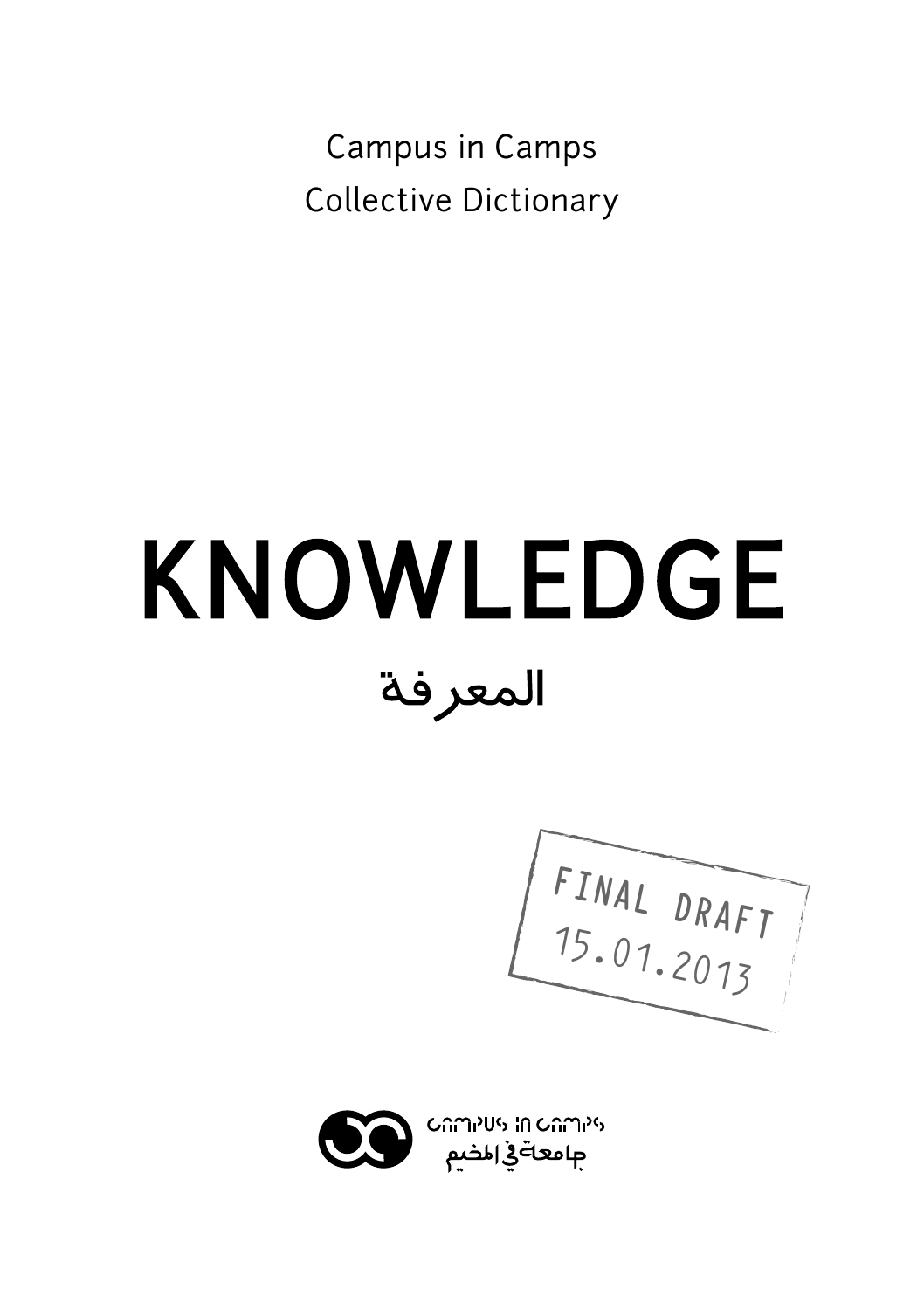## KNOWLEDGE

المعرفة

contributors

Qussay Abu Aker, Nedaa Hamouz, Bisan Al-Jaffari, Ahmad Al-Lahham, Ayat Al-Turshan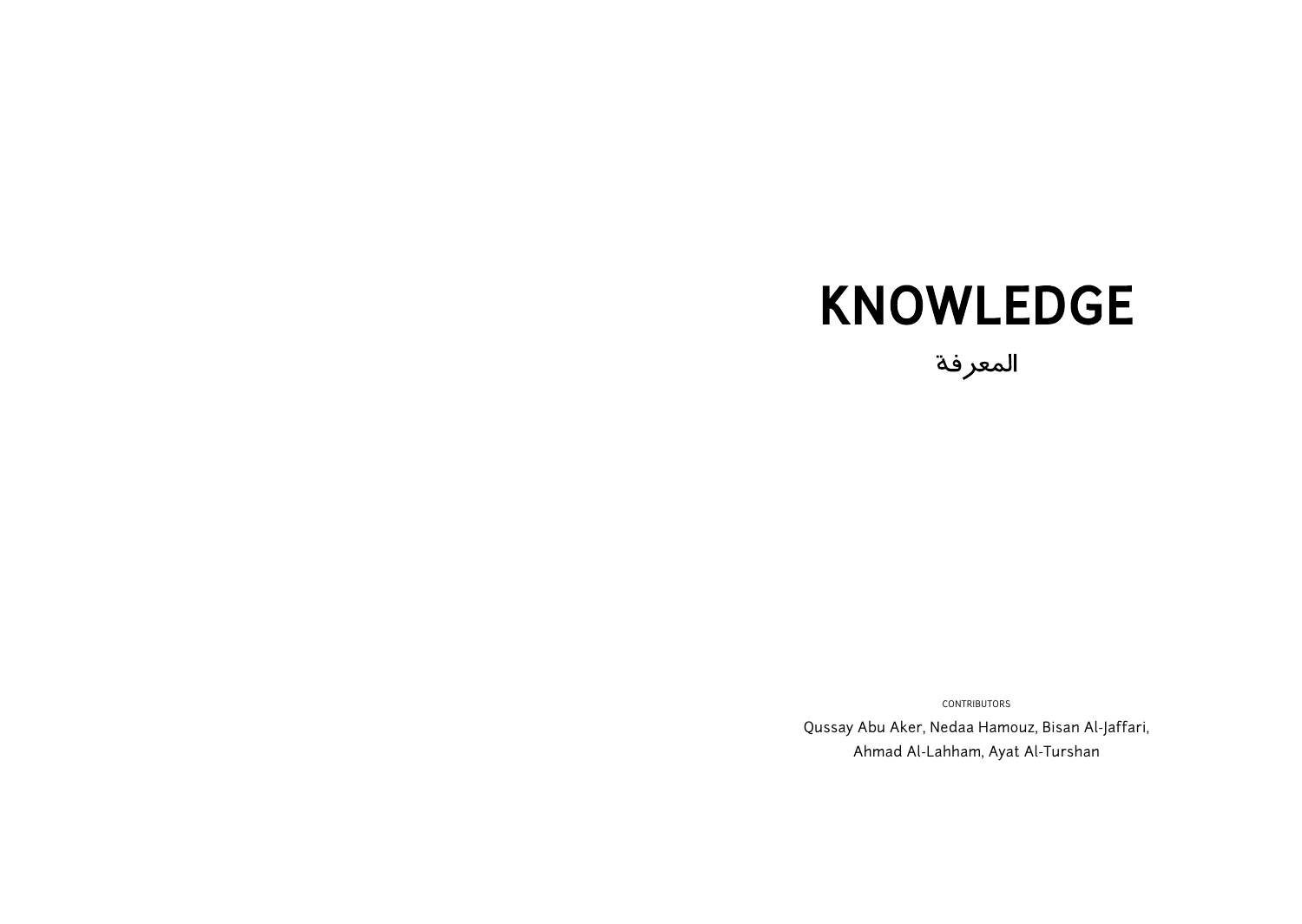#### CAMPUS IN CAMPS

Campus in Camps is a two-year experimental educational and project oriented program, engaging the participants from the West Bank's refugee camps in an attempt to explore and produce new forms of representation of camps and refugees beyond the static and traditional symbols of victimization, passivity and poverty. The program aims at transgressing, without eliminating, the distinction between camp and city, refugee and citizen, center and periphery, theory and practice, teacher and student.

programme director Alessandro Petti

in collaboration with Sandi Hilal (UNRWA, Camp Improvement Programme)

#### participants

Marwa Al-Lahham, Qussay Abu Aker, Alaa Al-Homouz, Saleh Khannah, Shadi Ramadan, Ahmad Al-Lahham, Aysar Al-Saifi, Bisan Al-Jaffarri, Nedaa Hamouz, Naba' Al-Assi, Mohammed Abu Alia, Ibrahim Jawabreh, Isshaq Al-Barbary, Ayat Al-Turshan, Murad Odeh

mentors

Munir Fasheh, Michel Agier, Sari Hanafi, Ilana Feldman, Mohammed Jabali, Ayman Khalifah, Wilfried Graf, Tareq Hamam, Ruba Saleh, Vivien Sansour

project team Ghassan Bannoura, Yasser Hemadan, Ala Juma, Diego Segatto

project activators Brave New Alps, Matteo Guidi, Sara Pellegrini, Giuliana Racco

english and arabic instructors Tala Abu Rahme, Thea Piltzecker, Daniel McKenzie, Iman Simon, Ayman Khalifah, Samih Faraj

Al Feneiq Cultural Center, Dheisheh Refugee Camp Bethlehem - Palestine

Campus in Camps is a program by Al Quds University (Al Quds/Bard Partnership) and hosted by the Phoenix Center in Dheisheh refugee camp in Bethlehem. It is implemented with the support of the GIZ Regional Social and Cultural Fund for Palestinian Refugees and Gaza Population on behalf of the German Federal Ministry for Economic Cooperation and Development (BMZ), in cooperation with UNRWA Camp Improvement Programme.

The content of this publication does not necessarily represent the views and opinions of the institutions mentioned above.

The Collective Dictionary is a series of publications containing definitions of concepts.

The terms proposed are those considered fundamental for the understanding of the contemporary condition of Palestinian refugee camps. These words have emerged as a result of actions and active dialogs with the camp community. Written reflections on personal experiences, interviews, excursions and photographic investigations constitute the starting point for the formulation of more structured thoughts.

The Collective Dictionary is both the reference and conceptual framework for all Campus in Camps projects and interventions.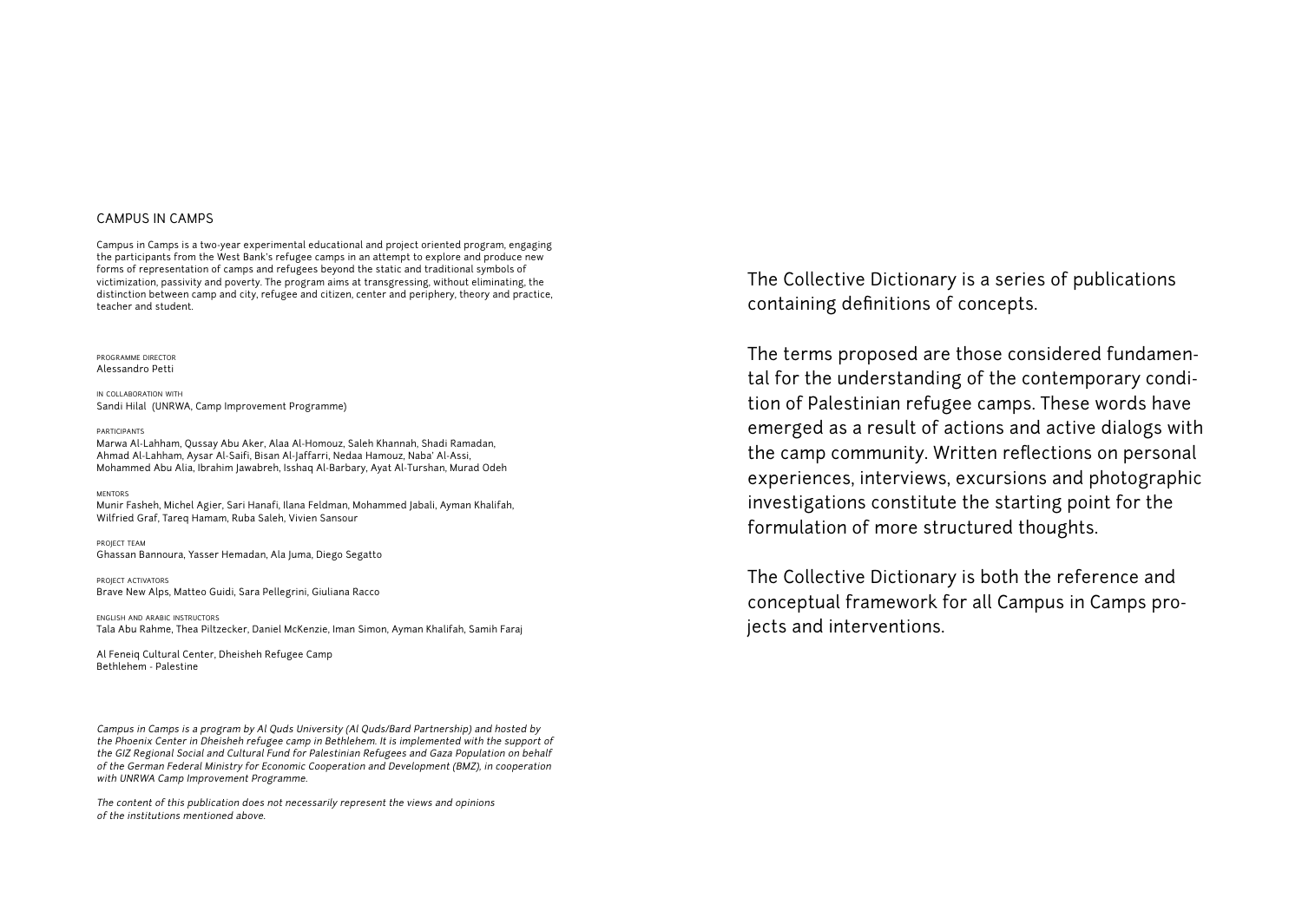- Even a toy is a source! Ahmad Al-Lahham 9
- Source of value Qussay Abu Aker 13
- We are the ones who build our knowledge Ayat Al-Turshan, Nedaa Hamouz 16
- Academic knowledge Ahmad Al-Lahham 22
- My new knowledge Bisan Al-Jaffari 27
- Campus in Camps and knowledge Ahmad Al-Lahham 29
- A story about knowledge Bisan Al-Jaffari 32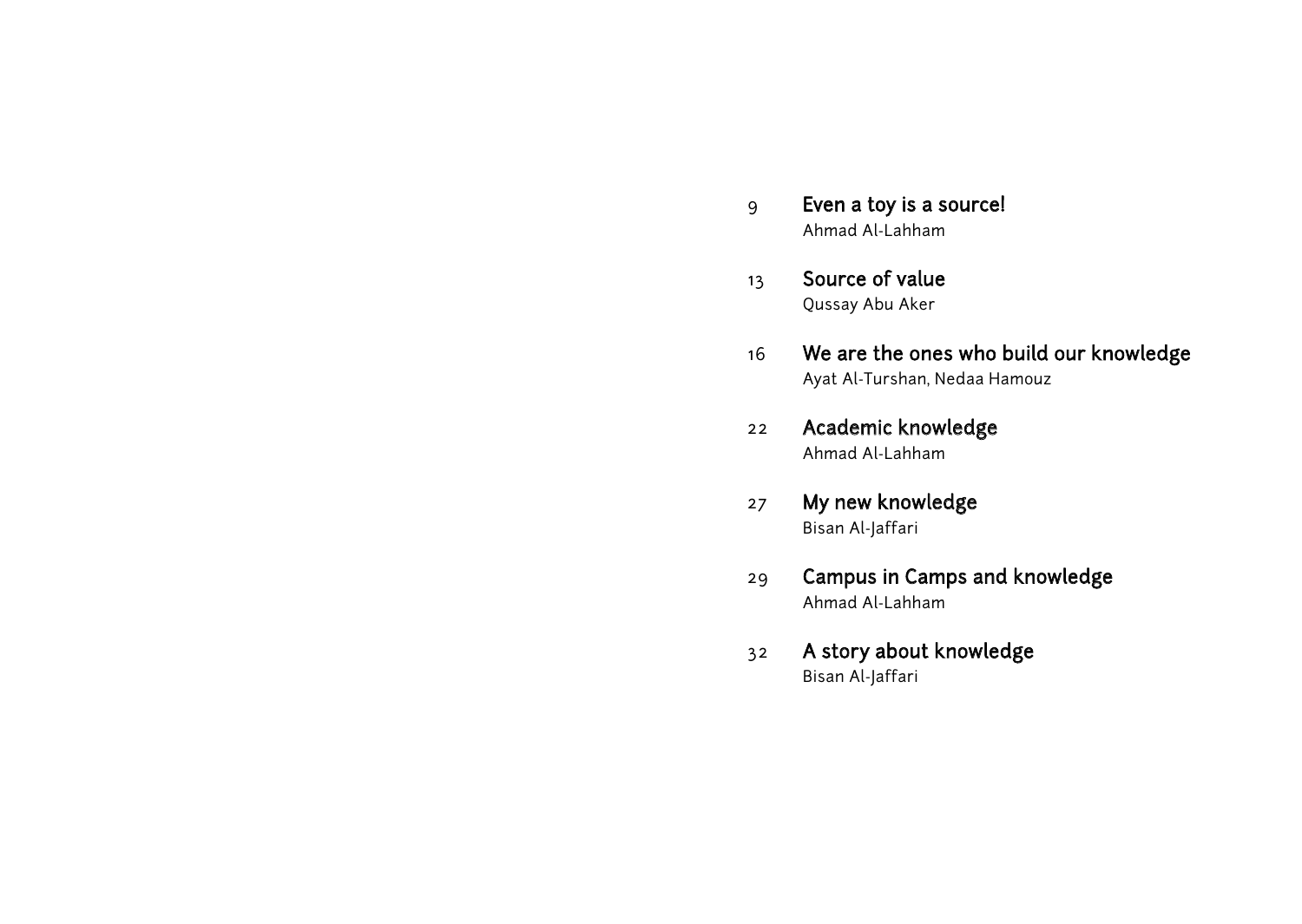### Even a toy is a source!

Ahmad Al-Lahham

One day when I was 16 years old, I was standing with a man on his balcony watching his 3 year-old daugh ter playing with her small toy car in the street in front of the building. There was a sort of garden full of sand and big stones beside the street. The child decided to drive her toy in the garden. When I saw her doing that I started yelling at her, saying that it was wrong and that she should not do that. Her father told me to stop shouting and to let her do it! He said that when she tried to drive it in that garden she would discover and understand that she couldn't drive it there. She would understand that driving the car needs smoother ground. The father told me that the little child would then not try again to do it, be cause after that little experiment, she would have a personal experience and knowledge of such a thing.

As the father told me, when the little child tried to drive in that garden she found that it did not work. So, she carried her toy back to the street but with a new knowledge and experience. Now she knows well that she can't do it again in a garden!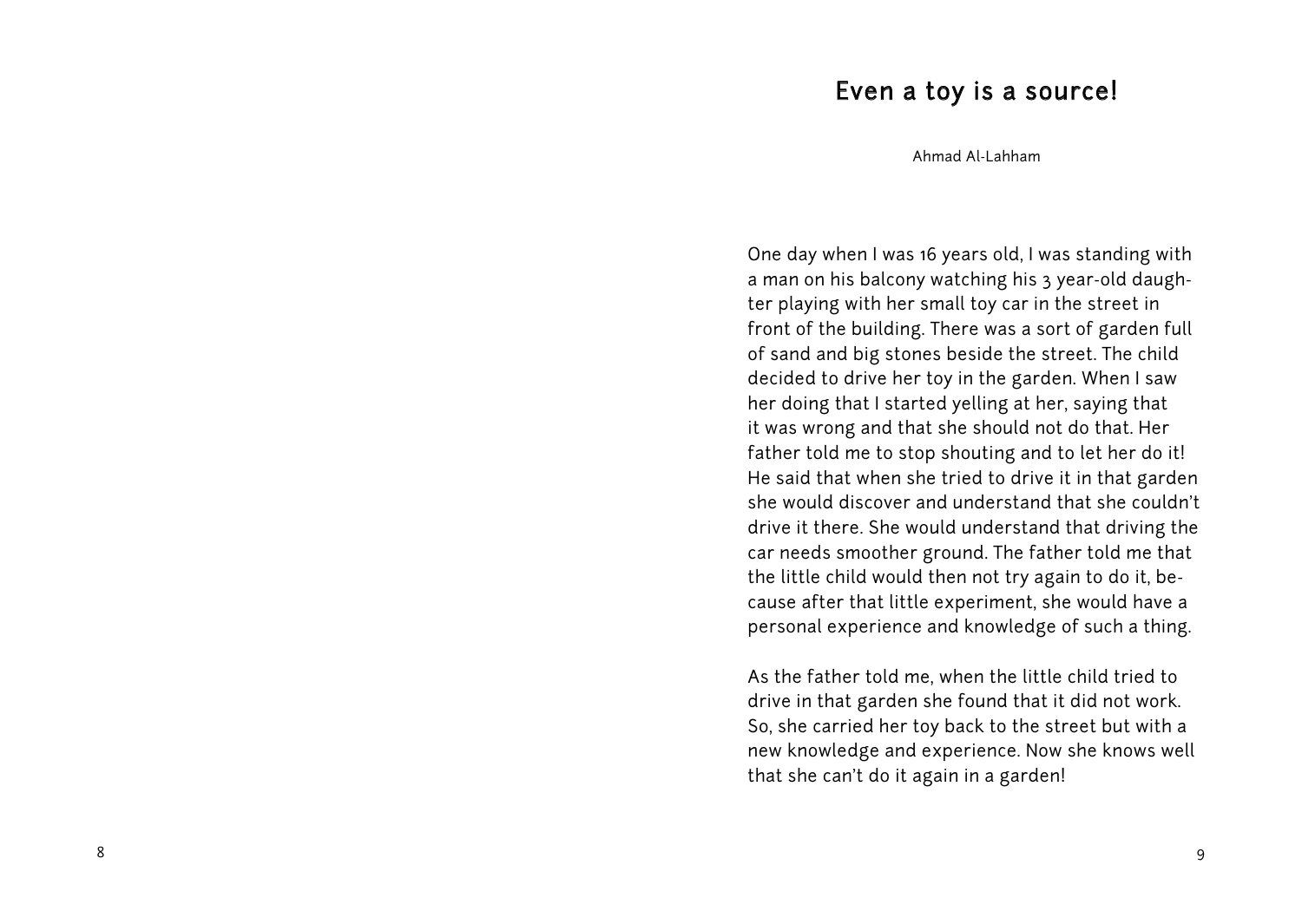Now, I am wondering what would have happened if the child listened to me and did not try to drive her toy in that garden! I think the child would have missed the chance to get such an experience herself. I think that if she did not drive it in that garden she would always look at that garden with a desire to do it every single time she passed near. She would doubt that she cannot drive her toy in that garden because she has acted based on my experience and knowledge that the toy cannot work there since the moment I started yelling at her. The result would be that she did not build a relationship or an experience-based knowledge regarding the issue.

The term knowledge is a wide and complicated concept because there are a variety of knowledge sources in this new era (in the academic way). When I decided to write about knowledge and about my personal story with this concept, I refused to write a complicated story or experiment but wrote a very simple and clear one that has a deep meaning and an impact on my life. This story taught me a lot about life and made me think deeply about what happened between me and the three-year-old child. To be more precise, I can say that the conversation I had with the father of that child convinced me even more and made me believe in the power of knowledge and that conviction stems from personal experience.

Real knowledge for me is the one you get through

your experience, stories and relationships with anything. But the "pre-packaged knowledge" – which I've represented when I started yelling at the child – you get based on a story or an experience of someone else's rather than your own would lead to filling our minds with information about many things we don't have any relationship with.

Most of what we consider as knowledge these days is a "ready or a pre-packaged knowledge" with which we don't have any relationship. It's a knowledge that we never participated in building its meaning. It's a knowledge to which we did not add our own meaning. Basically, it's a knowledge we don't know!

I totally respect the experiences and experiments of others, but I want to have my own experience. I want to build my knowledge and experience with every concept in life. I want to know everything I say, and I believe that the best way to reach this level is to depend on my experiences and stories to build my own knowledge and concepts rather than using the ready-knowledge that comes out because of others' experiences.

I believe that my dependence on my personal experience in knowing, interpreting and understanding things, will lead me to a better and deeper understanding along with being a co-author of the meanings and concepts in my life.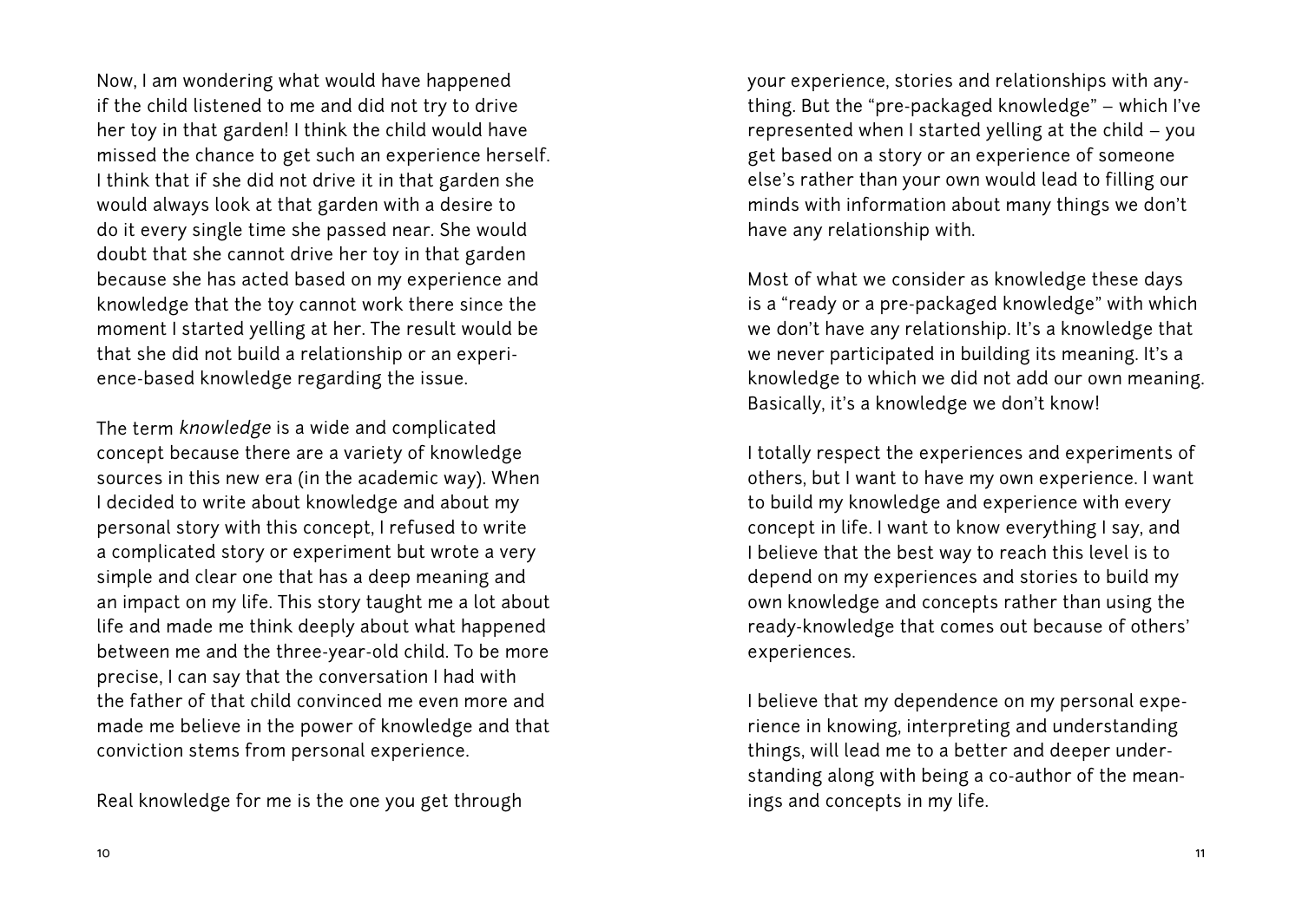Finally, I'm not saying that we have to try everything in life in order to build our knowledge, because it's not advisable to jump into a volcano in order to know whether it would kill you or not. But at least we have to build our daily life concepts or knowledge that we use every single day in our life based on our personal understanding and experience.

## Source of value

Qussay Abu Aker

I worked as a project coordinator, an accountant, an office coordinator and a communication officer.

The learning I have gathered through these experiences gave me the ability to work today in the Ibdaa Cultural Center as a fundraising and communication officer. To clarify my idea, here is an example of one of my experiences as a project coordinator.

I received an offer to work as project coordinator in one of the organizations. I had been active with non-profit organizations but never worked in such a position or had duties that were required by such position. Still, I agreed to take the job, looked at the project, requirements, duties, and phases, and mainly I had to do the administrative duties and financial reporting, For three months I had been working on the project, trying to manage it properly, organizing with media, universities, students, trainers, food suppliers for meals and refreshments, and I finally got to the point of finishing the narrative and financial reports of the project, which also had forms to consider. I managed to get them ready, and this experience gave me the knowledge of project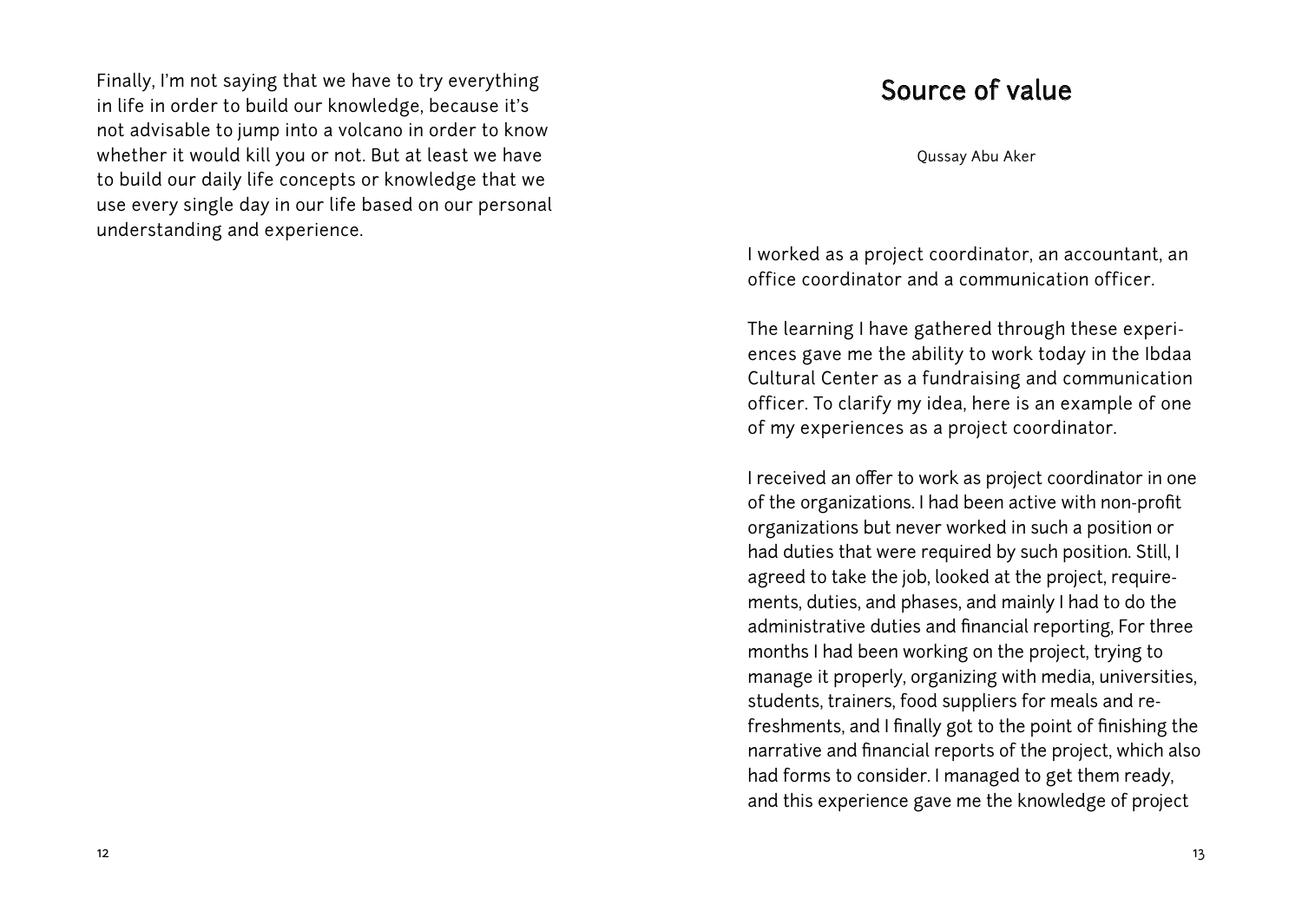#### coordinating.

For sure obstacles and problems arose during the project period, and even though it was my first time as a project coordinator, it only took my active engagement with the project, the well of success, and the knowledge I have learned through my practical and social life to reach a secure side of the project, in my sense of it.

Now, looking to what is previously mentioned, and as we are living in an education regime that values individuals as grades and certificates, where your degree gives you a job, I imagine myself working in these positions and different organizations, despite getting offers to work in different positions that would require as a minimum a bachelor degree even though up till now I am still studying at the university to complete my BA. My knowledge that evolved through practical experience gave me the ability to be involved in different fields of work, and today I think of my attendance at the university as only a step toward a social status that my community categorizes me by.

For me knowledge comes through experience. It's easy to categorize people as educated or not, but can we categorize them as having knowledge or not? Can I call someone not knowledgeable? Taking into consideration that each person has his/her experiences in life?

Knowledge is what comes through my interacting with daily life, things that I do with passion and motivation, and the contents of life that would contribute to my concerns and aims. There is an Arabic saying that suggests "contentment is inexhaustible treasure", I would say: knowledge is an inexhaustible treasure, not valued by grades and doesn't need certificates to be approved.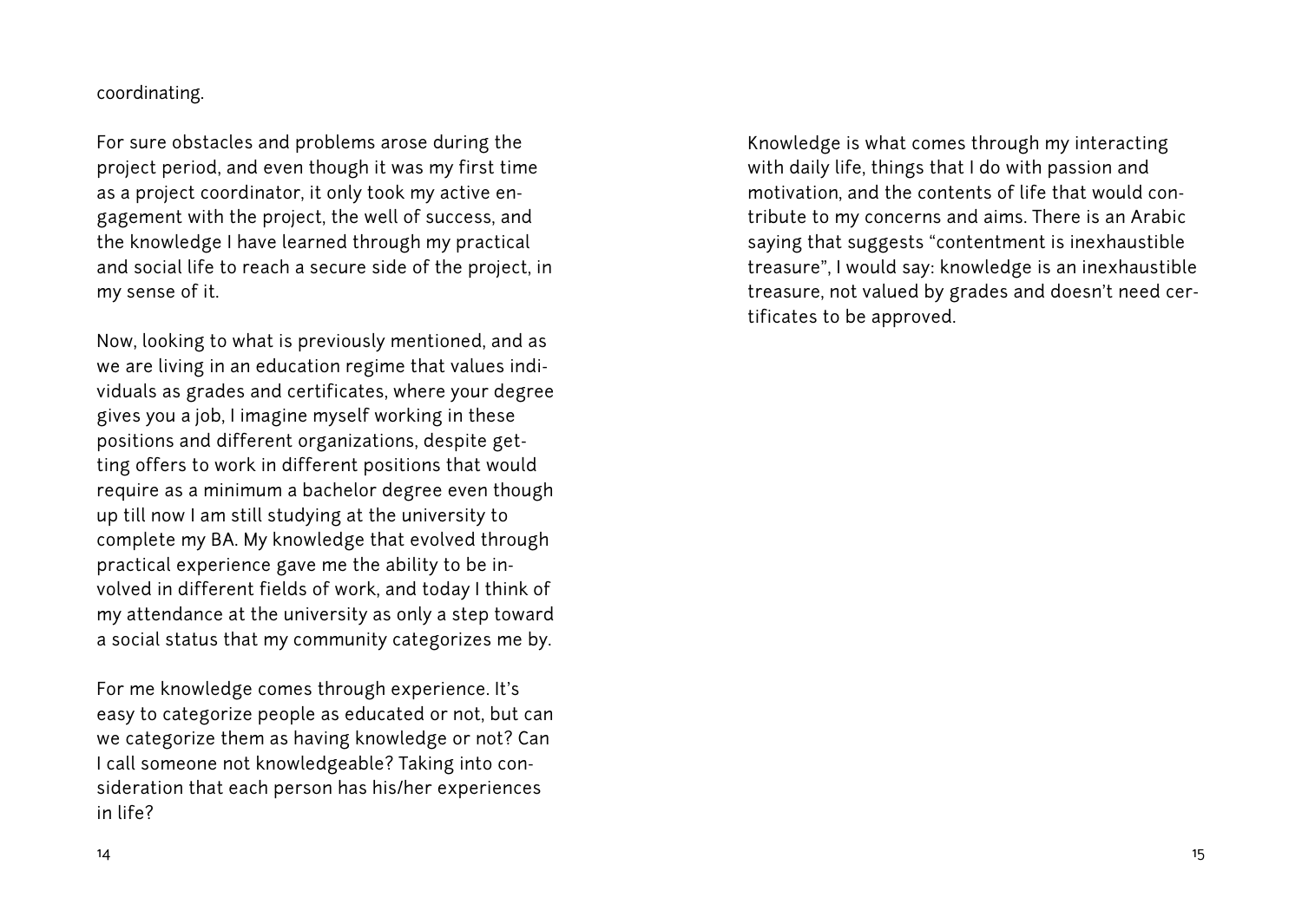## We are the ones who build our knowledge

Ayat Al-Turshan, Nedaa Hamouz

photos by Sara Pellegrini

Our personal story of knowledge springs from our project that consisted of interviews and our visit to Beit-Al Karama in Nablus. We realized that knowledge is practical as well as theoretical, and that it is an action. We used to look at knowledge as represented by a book or an academic certificate and that the person's experience will never have a role in furnishing his personal knowledge, but now, after the new experience which we got from interviewing the women, we can definitely say that one's experience has a great role in forming his personal knowledge. Most of the women we interviewed don't have an academic certificate; however, they are well educated by the events they had in their life, and they can speak about anything easily. Life itself is a school, we can all learn from what's happening in our daily life.

As to the interviews, we were shocked how many of these housewives know a lot of things that we don't even realize. We can say that each woman is a wide

world of knowledge. Each of them has something that differentiates her from the others. Some are interested in sewing, which is a skill that needs good experience to be done perfectly. Others are interested in designing clothes and flower-making using simple materials. It's obvious that their embedded knowledge led them to recognize that beautiful things can be fabricated by these simple and available materials. We expect that the all these knowledges will be shared during the project we will implement, each singular knowledge will be enriched and supported by the other knowledge that the other women have.

The activities to be held in the project are also opportunities for knowledge sharing, and each activity



Women meeting 19<sup>th</sup> November 2012 Fawwar refugee camp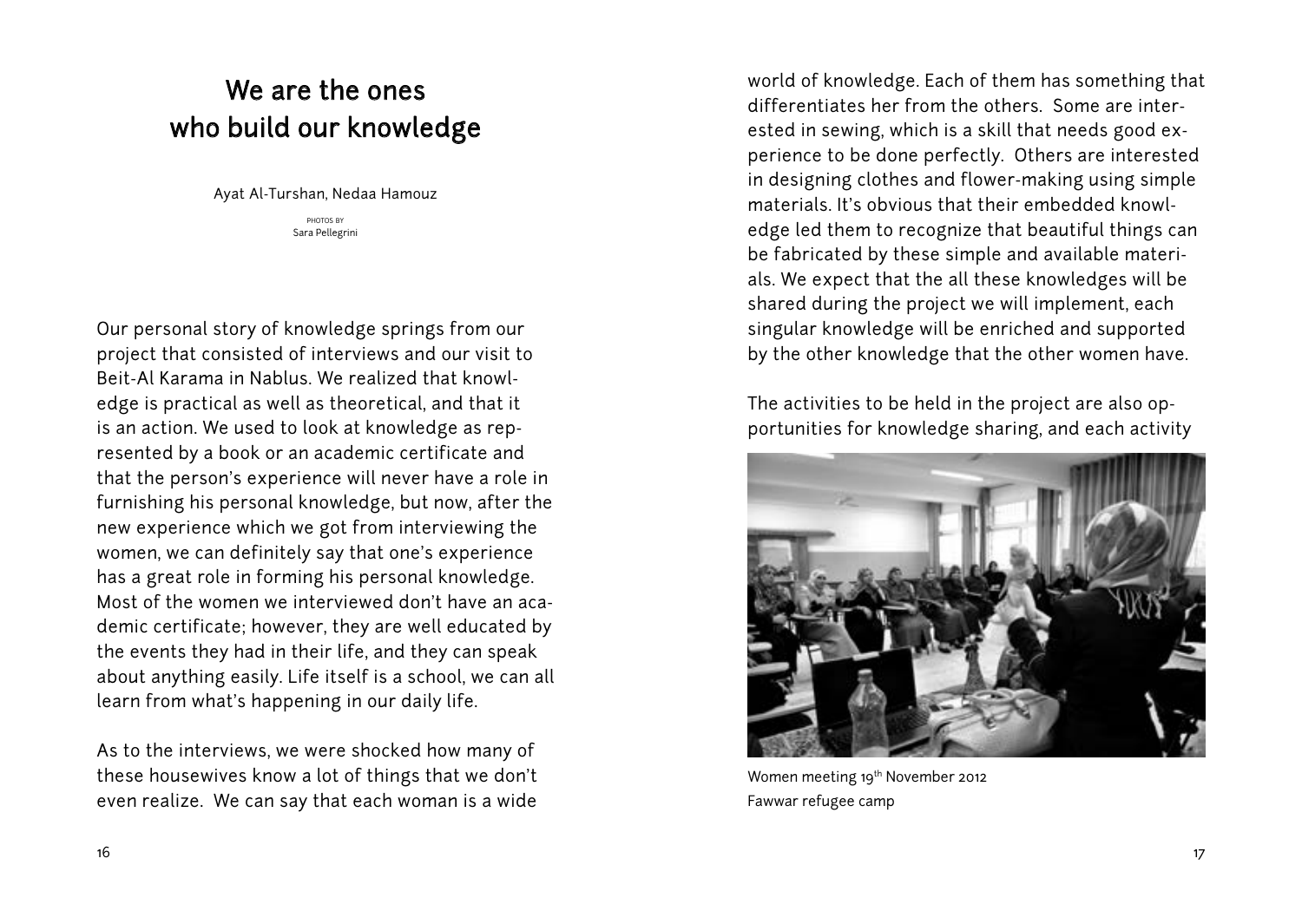will be considered as knowledge since knowledge is viewed as an action. For example, making maftoul will be a great opportunity for the women to know more about this popular Palestinian dish. Even maftoul itself is a knowledge transferred between the generations, we learned how to make maftoul from our



parents, and they learned that from their parents and so on.

The visit to Beit-Al Karama enhanced our new concept of knowledge in all its meanings. Their project is pretty similar to ours. They are making workshops for women including English learning and cooking workshops. The woman responsible for this house said an important thing related to knowledge: she said that women can learn from each other, others and also

from themselves. They come to Beit-Al Karama not only to have the language sessions, but also to have a chat where lots of knowledge can be shared. In other words, they come to have fun and spend good times together.



All in all, we can say that knowledge is something flexible and can be modified according to any new experience in our life. Each new day brings a new knowledge that can be furnished and modified by the next coming day. It's also clear that knowledge is not related to certain people since each of us can be considered as a source of knowledge that can't be ignored.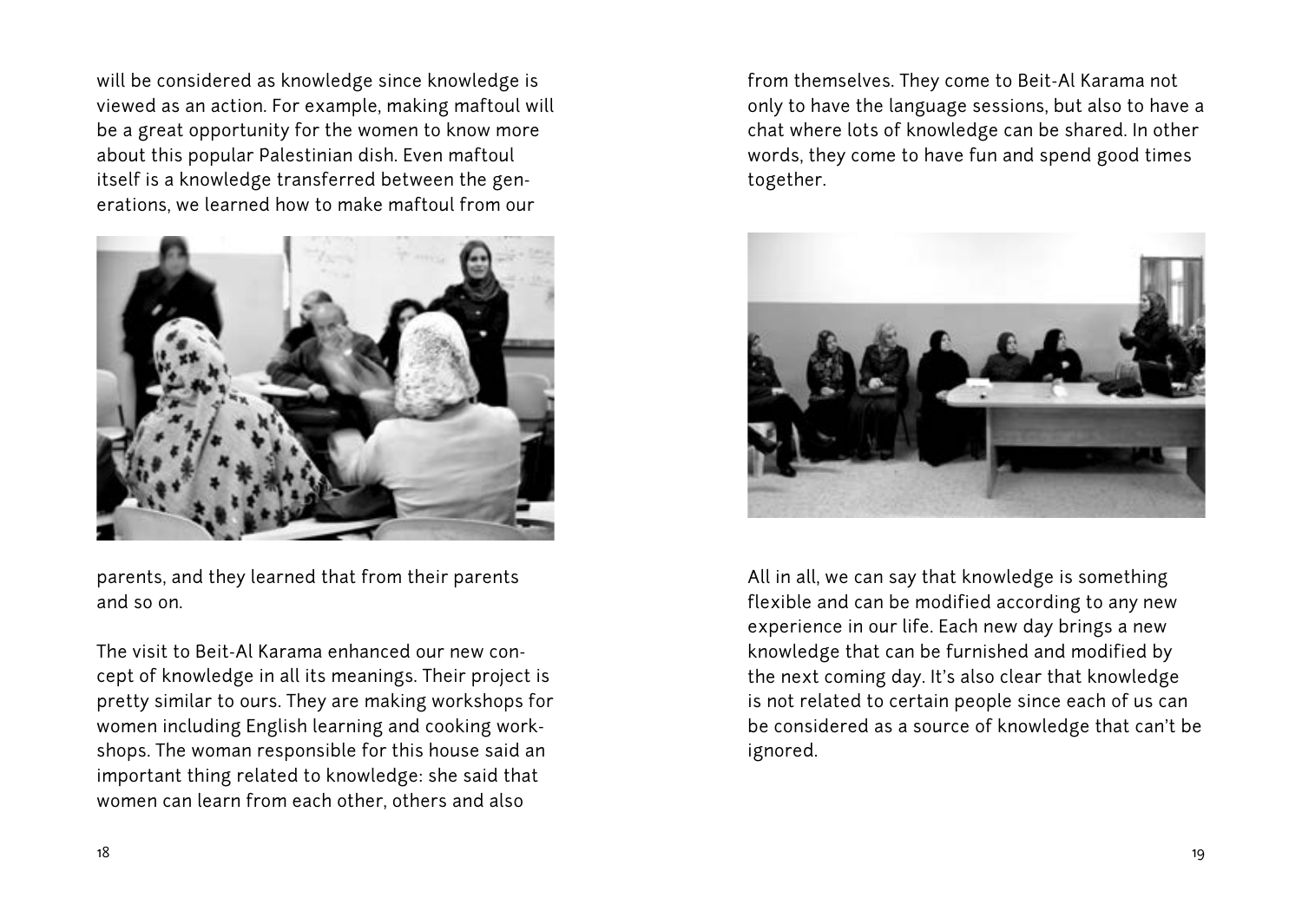

Women meeting 19th November 2012 / Fawwar refugee camp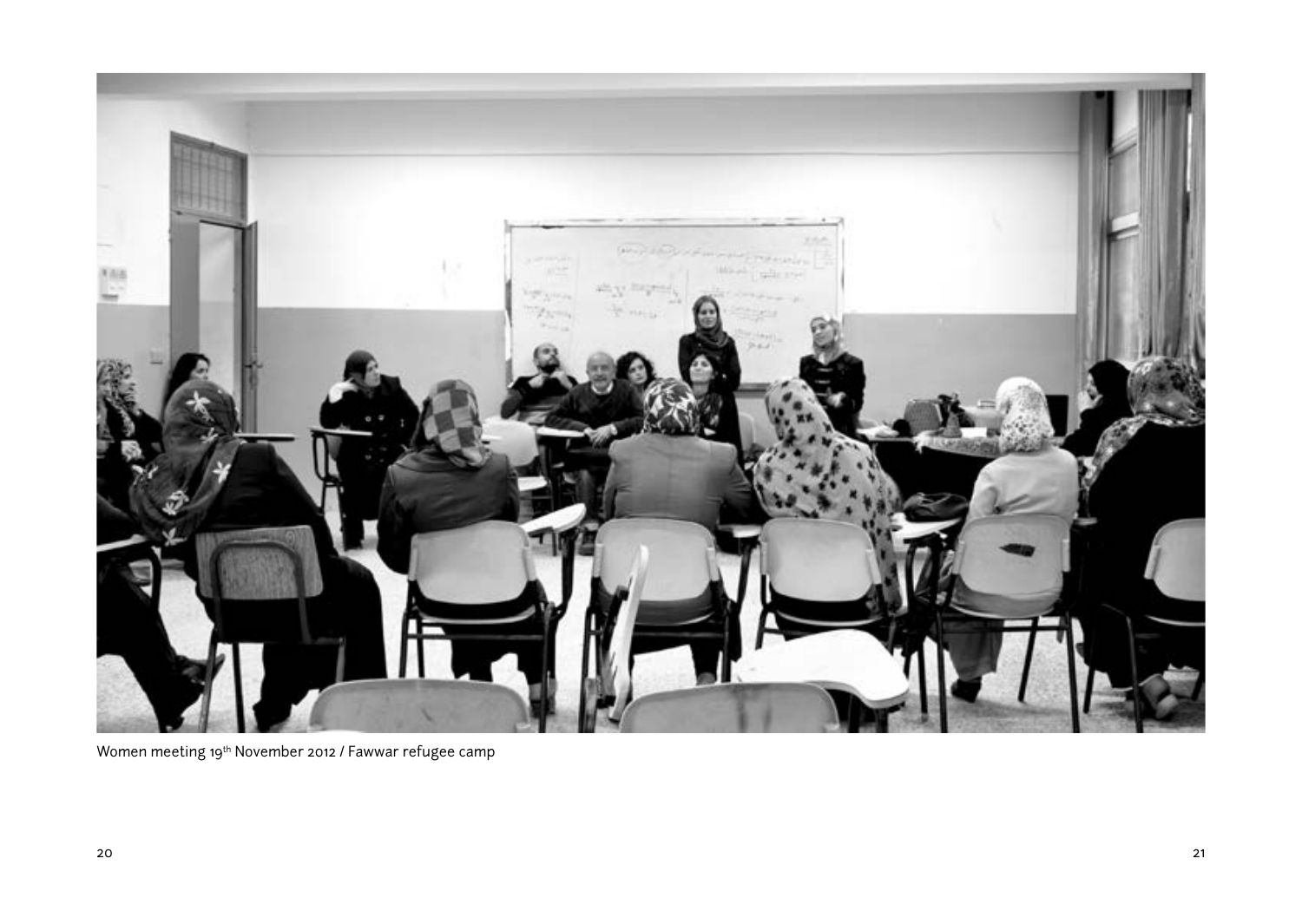## Academic knowledge

Ahmad Al-Lahham

Ever since I was a child, since my very first day at school, and for a very long time, I considered true knowledge to be the knowledge I was taught at school or college, or any kind of academic institution. Realistically speaking, people have become accustomed to the concept that knowledge stems from education only, and that people who have the knowledge are the ones who received an education. Unfortunately, we adopted this concept and started using it to categorize people according to those who "know" and those who "don't know" based on their academic certificates: a holder of a bachelor's degree knows less than a holder of a master's degree, who in turn knows less than a holder of a PhD. Personally, I think that everything we learned academically was pre-packaged and prepared in which we had no experience or knowledge. It's almost impossible that any of us participated in the definition of a certain concept in some book that is taught to the first graders! To avoid falling in the same trap and for this to not take another form of academic writing that I've just been criticizing, I want to give another example of my own experience in Campus in Camps. Before I

was part of this project, I admired the kind of "knowledge" that a fresh graduate from school would have. But now, I stopped to think of one knowledge that I learned in school or college and that I felt I related to, or that has actually made a difference in my life, or that I've felt to be a participant in creating, or that I'd added any value or meaning to in my sixteen years spent in educational institutions, and unfortunately, I found none.

But today on the other hand, I can totally say that I can speak about sustainability, for example, which is the first word that I've redefined in our collective dictionary. I can say that I participated in creating a definition for this word and that it means something to me. I can say that Ahmad can relate to this concept!

Another example, I've studied a lot about development of all kinds at school. I've read a lot of academic definitions for development and they all agreed that development is a necessity for the society to rise. But when I came to see what agricultural development, for instance, actually means, I found that it meant a lot of chemicals applied to the soil in order to increase fertility and earn more money for big companies without taking into consideration the fact that what was conceived as development in that case is actually poisonous when consumed by humans. So development, in its universal concept, is improving the outside appearance and ruining the inside.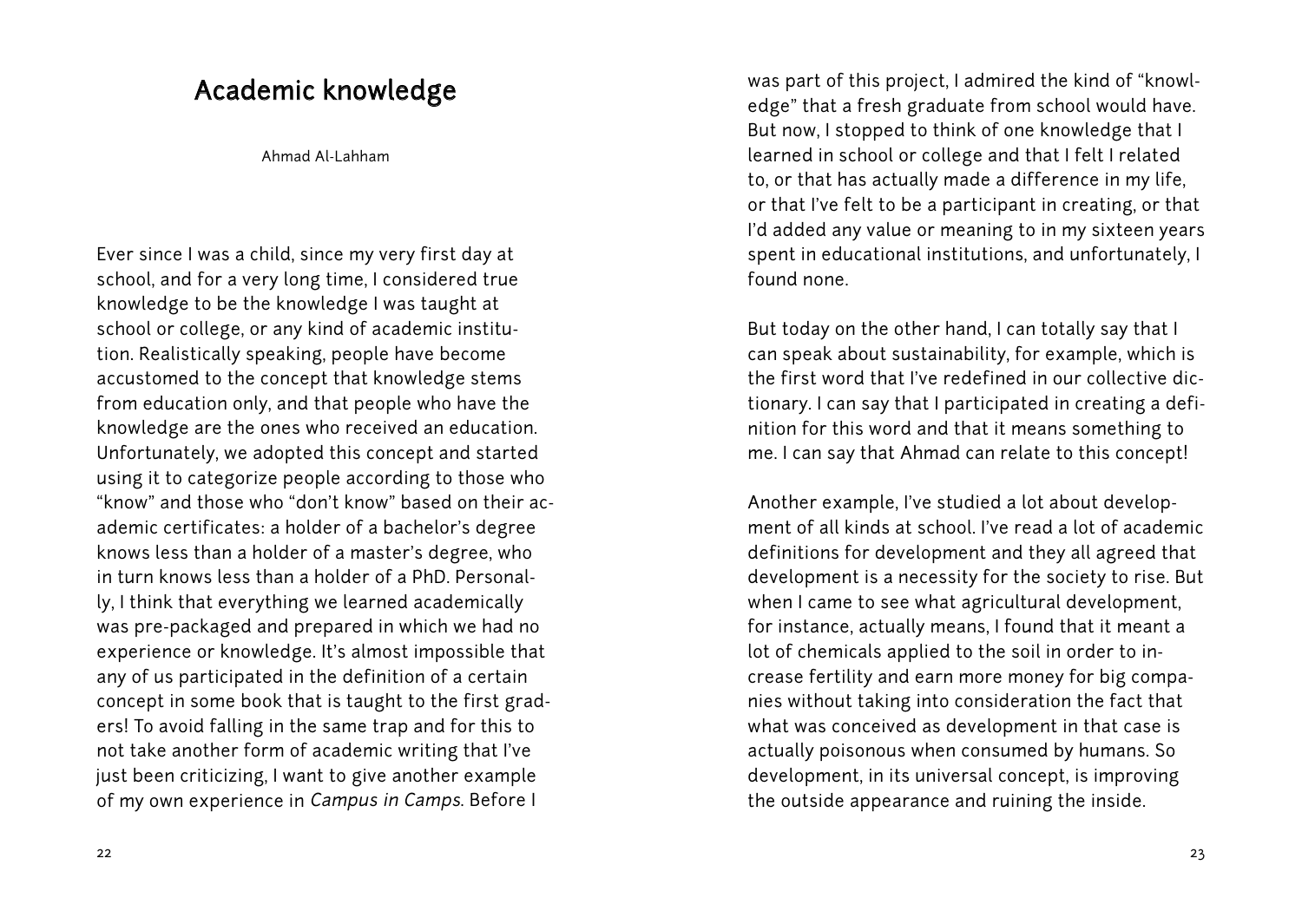What I'm wondering about now is whether these terms or concepts, such as development, which we learned from academic institutions, and on which we build our lives and societies, are mostly terms that are meaningless and useless, because they were found by certain people, rather certain parties, that are interested in ruining other societies and growing new consuming generations. The best example that we could give to this effect, is that of the giant American company which specializes in creating seeds, which are genetically manipulated in order not to reproduce. That way, a simple farmer would just have to buy more seeds from the company. What exactly is the kind of development we're talking about here? I don't want to get caught up talking about development, since I only mentioned it as an example of knowledge or a concept taught at school which in reality could be destructive and does not fit with our reality.

I always wonder why we and our children have to live with a concept made by someone else, at some other place, on the planet, and at a time that suited that other person and not the time I live at right now.

I wonder why our children and Filipino children have to study the same concepts, the same knowledge, and the same equations although each one lives under different circumstances. What works here wouldn't work there and vice versa.

Do we have to live and raise our children according to someone else's knowledge? Or do we have to build our own knowledge and concepts based on our own life and in way that fits with our reality? Does my grandfather, who has cultivated and planted trees for a quarter of a century, need to study agriculture to know it? Does he have to get a certificate in agriculture to own that knowledge? Do we have to reconsider the knowledge that's pre-packaged and ready to use? Or do we have to keep taking it as it is without trying to use our own experiences and stories in making our own knowledge? Is it right to categorize and recognize ourselves according to a certificate that we take because we have mastered the knowledge that others wrote in books?

I now believe that what academies did is created several generations across the world that think the same way, generations that have the same "knowledge" and beliefs because they learned the same concepts at schools and universities everywhere. They all consumed the same knowledge that was written in curricula. They all learned how to be good consumers in order to serve the current world order. I am not saying that we should not consider what others do or write in other parts of the world, because we might find what they figured to be of importance and that it fits our world. But we do not have to believe that there is only one universal concept that works with all people all over the world.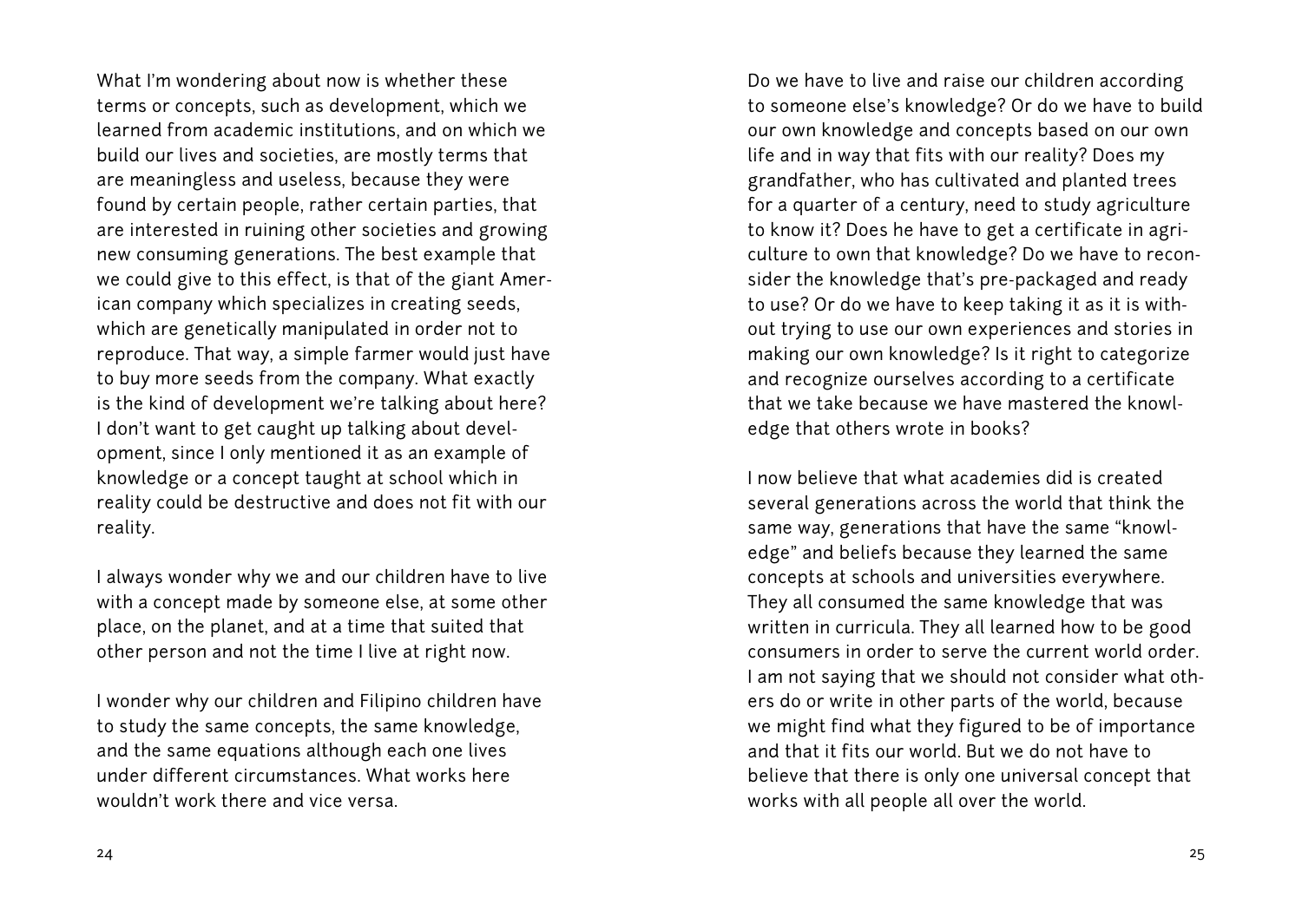We have to build our own knowledge from our daily life, and the stories we've experienced.

I asked my fifteen-year-old brother how he knew that 1+1=2, and he said that he knew it because his teacher told him so at school. So I asked him if he would have believed his teacher if the latter told him that 1+1=3, and my brother said "yes."

## My new knowledge

Bisan Al-Jaffari

In truth, when I chose to redefine the term of knowledge didn't know whatever tired to redefine the knowledge still something mysterious.

The knowledge that I received when I was young was closed and rote. There are still terms we use that don't touch our reality, our experience or our life. Rote knowledge prevents the mind from thinking, imagining and experiencing and gives him assumptions from other people's experience that might be right or wrong.

My first story about knowledge comes from my daily life, but the second story comes from my curiosity and my desire to go to walk in the streets of the camp and observe the houses, the streets, and the faces, thoughts and emotions of the people. And in that way, I arrived to a new knowledge that I couldn't receive if I hadn't gone. I found a new source of knowledge especially in the camp: what I learn, and what I touch when I walk in the streets of the camp.

While walking in the camp, I see an old woman, her age perhaps 70. I say hi to her and sit beside her.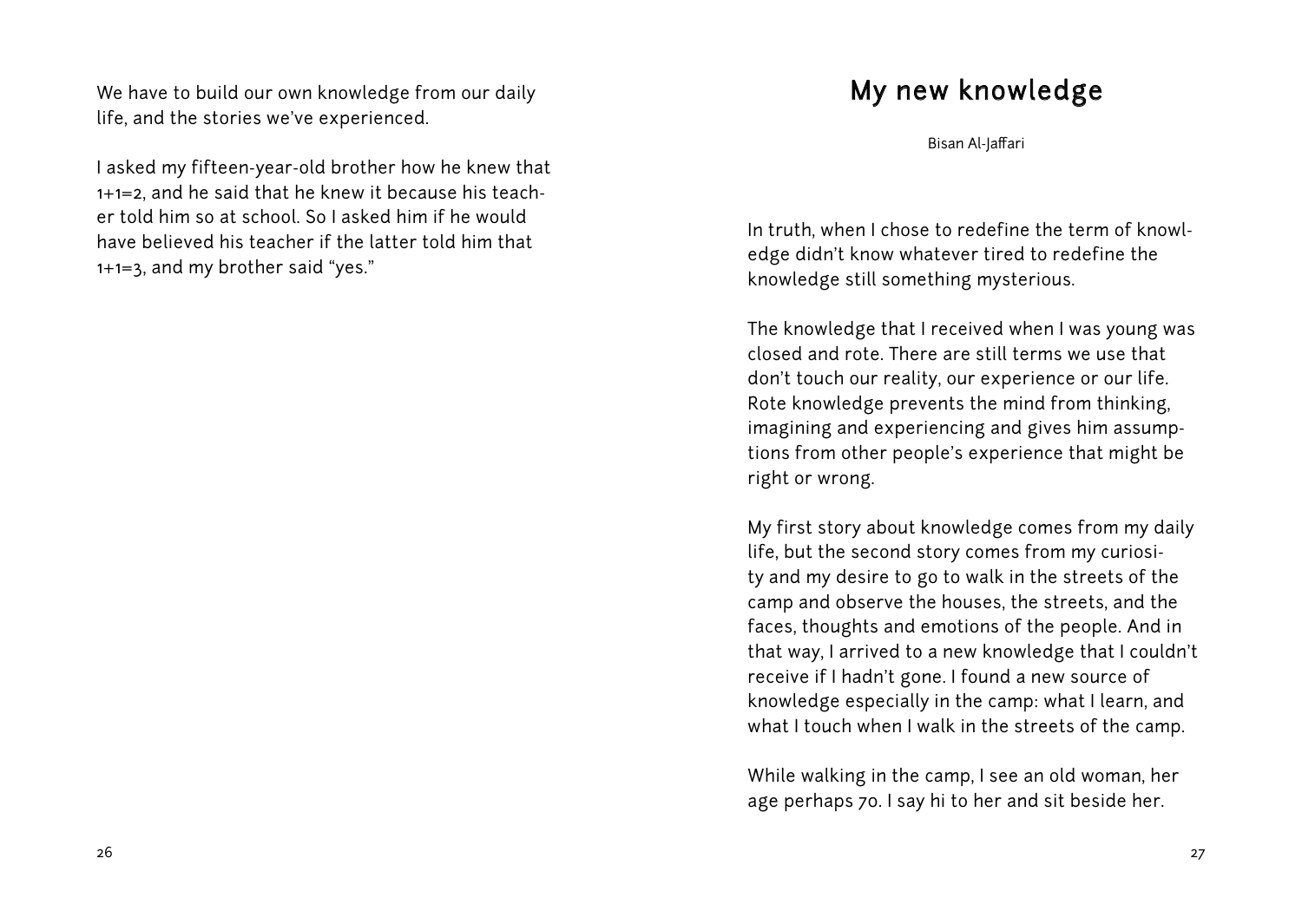I start to ask her about the camp and the people in the camp, and she answers me clearly. I ask her what distinguishes the first generation of refugees from the third. She tells me her generation didn't go to school or learn how to read and write, "but," she says, "we learned from the land- history, science and everything else. The difference between our generation and yours is when we speak about the land that they took from us, we speak with belief and from experience." At that moment, I understood the real meaning of knowledge, and I found the real meaning comes from trust in yourself and your ability to learn and desire for experience. I found out how much the people love and hold on to their land, their stories and their houses, so I found the first generation of refugees the most important source of knowledge in the camp. This woman, for example, has the ability to narrate the refugees' stories. To this day, I still remember the small details that happened. So this woman is a very important source of knowledge in the camp.

I can't evaluate this knowledge, but I believe these people have special knowledge.

## Campus in Camps and knowledge

Ahmad Al-Lahham

This is a nine-month-old experiment. It hasn't been around long enough, but it has changed a lot of the concepts that have historically made me who I am.

Here, we conclude and make our personal experiences. Here, we question all that exists around us, whether it is concepts, knowledge, terms or definitions.

I can say, simply, that I found myself here. I do not want to exaggerate, I am an ordinary person who lives here, and I have always built my knowledge based on what I was taught at school and university, and what I read in several educational books.

But from the moment I registered in this program, or to be more precise, from the moment our discussions started with the Muallem Munir Fasheh and with each other, my life changed. My whole way and methodology of looking at things and the world changed. Now, because we consider stories and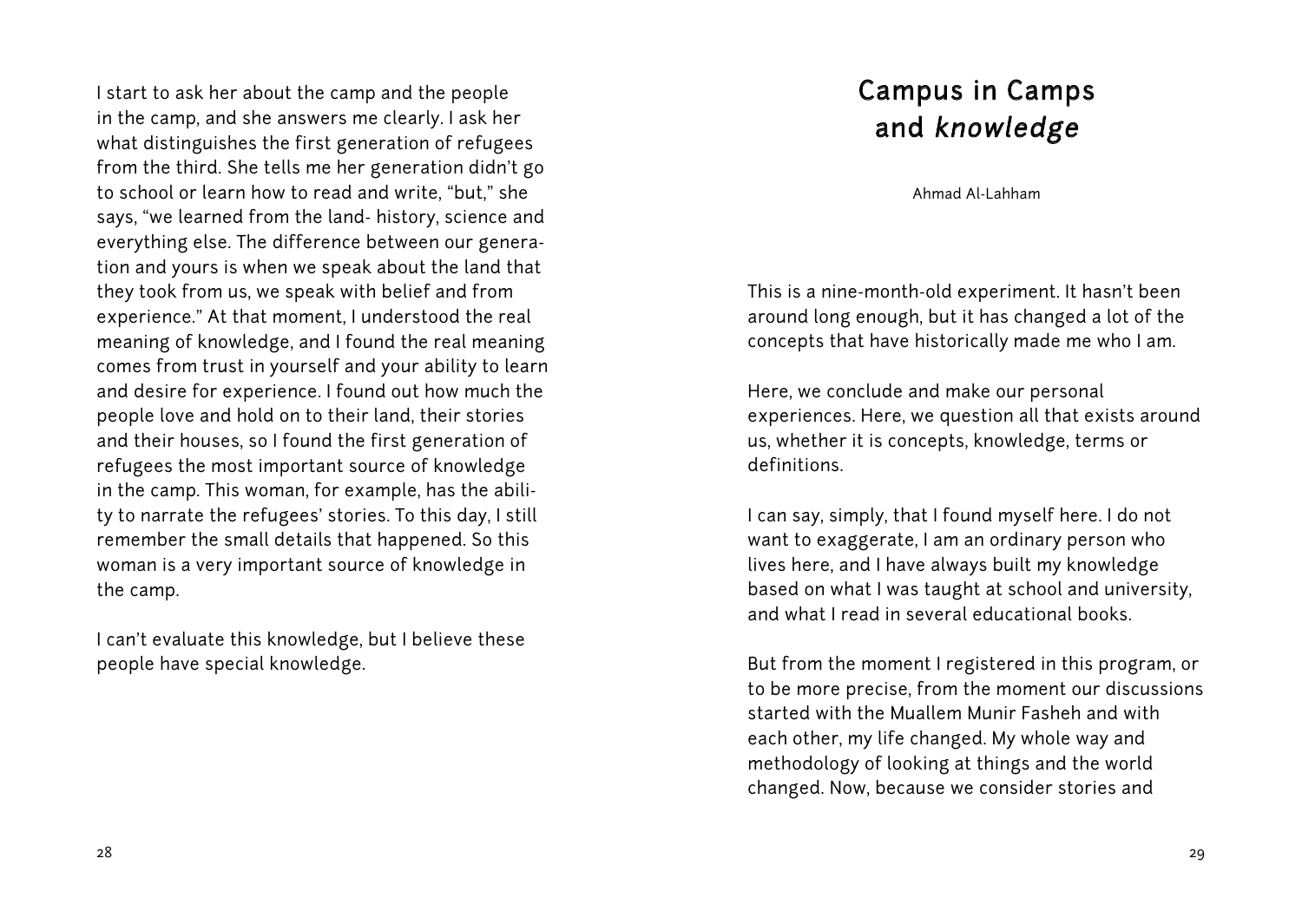examples to be the right way to reach the knowledge, I would consider my story and example of what I am saying to be the whole text I wrote.

The most significant thing that we do in this project these days is a collective dictionary, in which we are choosing words that relate to us, and redefining it based on our experiences and stories, so that they become meaningful to us.

To be honest, this is a new thing that I never thought

of before. Now, several of my colleagues and I, who have been touched by this idea, only believe in the knowledge that we build and define according to our experiences and stories.

At Campus in Camps, we discuss everything. We no longer accept concepts that have already been defined. We reject the idea of a universal concept that works everywhere. We even started avoiding saying or using any word that has not been built upon our experiences and stories lightly.



— ph. Brave New Alps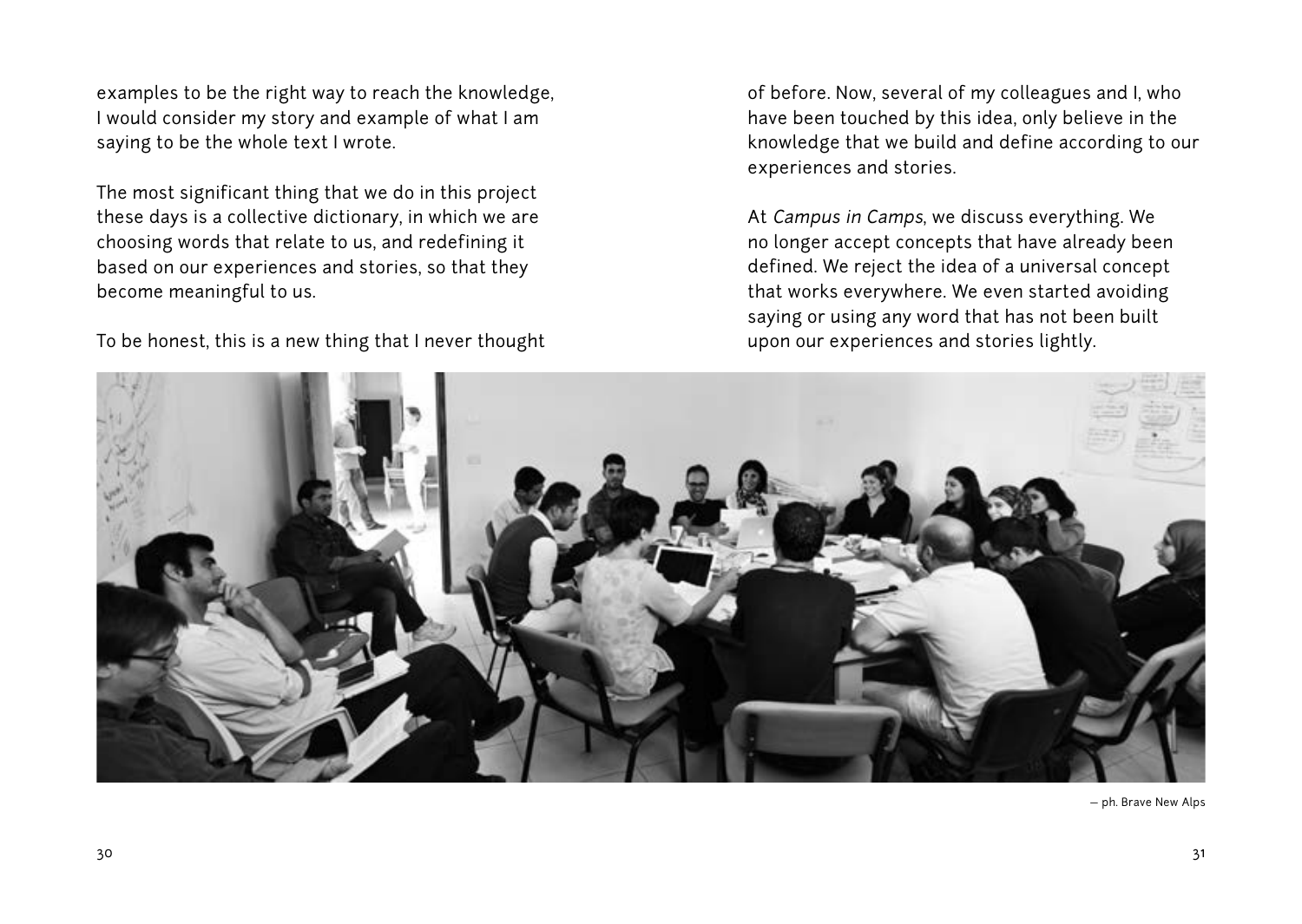## A story about knowledge

Bisan Al-Jaffari

Knowledge is when a person has the ability to know himself, his passion and what he is feeling from the information that comes from his experience and his simple or in-depth analysis of things that arrives to given result. And this result comes from personal inspiration, his feelings, his mentality and his love of knowledge. Through this story I will explain the meaning of knowledge in simple terms. In my opinion, children are the best at believing in and have ability to build knowledge in a correct way. Without any interruption or input, they can be this way because they are the only people who experiment with anything, who learn and want to discover the world in their hands, and who build their knowledge from feelings and mentality. Others try to build their knowledge not from believable experiments but rather from ready experience.

My story of a small three-year-old describes my understanding of knowledge.

Every morning this girl comes to me and asks for candy. And every day she is taken to same place, to the same box, to be given candy. After awhile, she knows by herself where the candy box is. So she comes to me with the candy box, and she's tells me with a smile "I can get candy by myself!"

The idea of this story is that this girl refuses to blindly accept other people's experience. Instead, she tries to rely on herself and do something she likes, something that comes from her passion. And because she tried by herself to find the candy box, she built her own experience.

The reason I chose this story is to show that in the world there are wrong sources of knowledge that we imitate. Nevertheless, if a person likes something enough, he will imitate it even though it's wrong.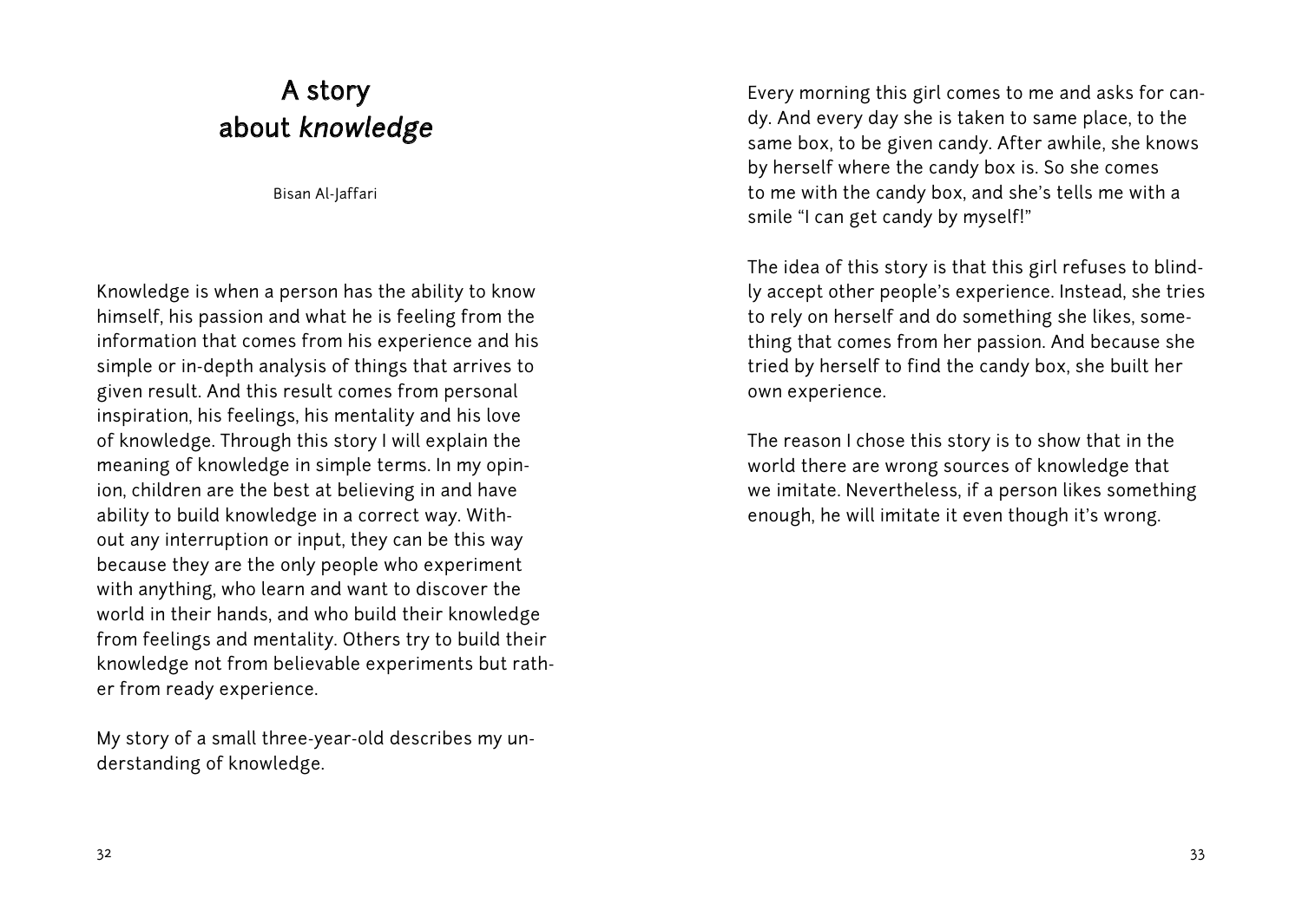



copyleft Attribution-NonCommercial-NoDerivs 3.0 Unported Used fonts: Junction by Caroline Hadilaksono (The League of Movable Type - distributed under Open Font Licence)

edition Printed in January 2013

book design Fabio Franz, Sara Pellegrini, Diego Segatto

text editing Dan McKenzie

contributors Qussay Abu Aker, Nedaa Hamouz, Bisan Al-Jaffari, Ahmad Al-Lahham, Ayat Al-Turshan

KNOWLEDGE Collective Dictionary